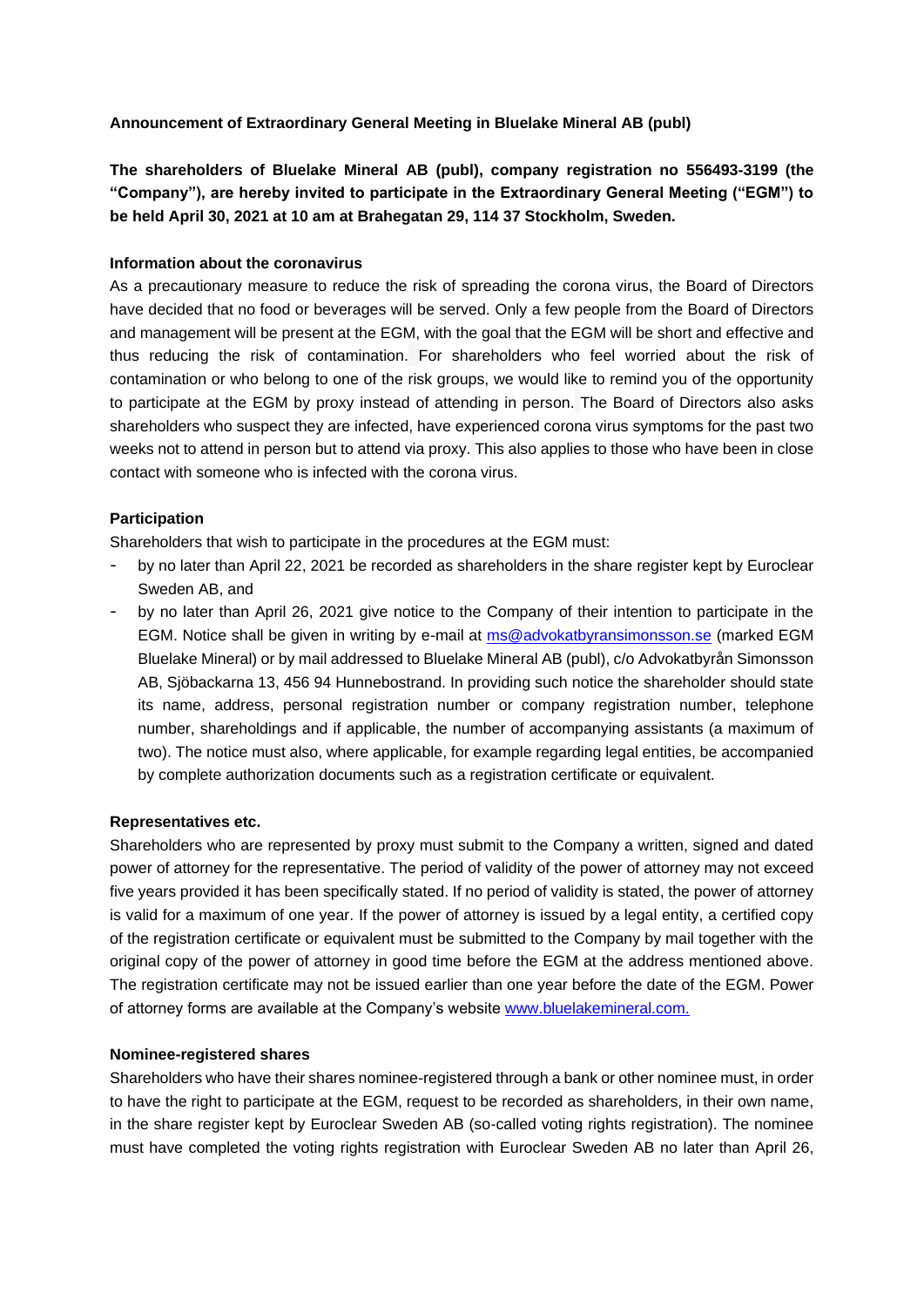2021, which means that shareholders who wish to register such voting rights must notify the nominee in good time before the said date.

# **Especially for shareholders registered with the Norwegian Central Securities Depository (VPS)**

Shareholders registered with the Norwegian Central Securities Depository (VPS) who are not registered with Euroclear Sweden AB, Sweden, and wish to be entitled to vote at the EGM must notify DNB Bank ASA by no later than April 22, 2021 at 12.00 noon local time. The notice shall be sent to DNB Bank ASA, Verdipapirservice, PB 1600 Sentrum, N-0021 Oslo, Norway or by e-mail at vote@dnb.no. The notification must state the name, personal registration number or company registration number and number of shares. DNB Bank ASA will temporarily register the shares with Euroclear Sweden AB in the name of the shareholder. In addition, shareholders registered with VPS must give notice to the Company of their intention to participate according to the above in order to obtain voting rights at the EGM. Shareholders registered with VPS who have only given notice to the Company of their intention to participate may participate at the EGM without voting rights.

## **Proposed agenda**

- 1. Election of chairman of the meeting
- 2. Drawing up and approval of the voting list
- 3. Approval of the agenda
- 4. Election of one or two persons to verify the minutes
- 5. Determination as to whether the meeting has been duly convened
- 6. Determination of the number of board members
- 7. Resolution on dividend distribution of shares in Mezhlisa Holding AB (publ)
- 8. Closing of the meeting

## **Item 6**

Shareholders representing approximately 18.8 percent of the votes in the Company propose that the EGM resolves that the board shall consist of five (5) ordinary board members consisting of current ordinary board members Peter Hjorth, Jonas Dahllöf, Neil Said, Patric Perenius and My Simonsson.

## **Item 7**

As previously announced, the Company intends to streamline operations by focusing on base metals that are critical inputs to the new, electric economy, such as copper, zinc and nickel, and separating the ownership of the Company's Russian oil and gas operations containing exploration and production licenses 71–1 in the Tomsk region of Russia (the "**Tomsk project**") from the Company through dividends.

As part of the above, the Company's wholly owned subsidiary, Mezhlisa Holding AB (publ), Swedish company registration number 556916-7058 ("**Mezhlisa**") in March 2021 acquired all shares in the subsidiary named Mezhlisa Resources AB, corporate identity number 559288-3960 ("**MRAB**") which in turn owns all the shares in the Cypriot wholly owned subsidiary named Mezhlisa Resources Cyprus Ltd ("**Mezhlisa Cyprus**"). Mezhlisa Cyprus controls the Tomsk project through the Russian subsidiary OOO Bakcharneftegaz ("**BNG**"). Mezhlisa Cyprus is currently registered as the owner of 72.4 percent of BNG. However, after the most recent registration of ownership, the Company has invested in BNG to such an